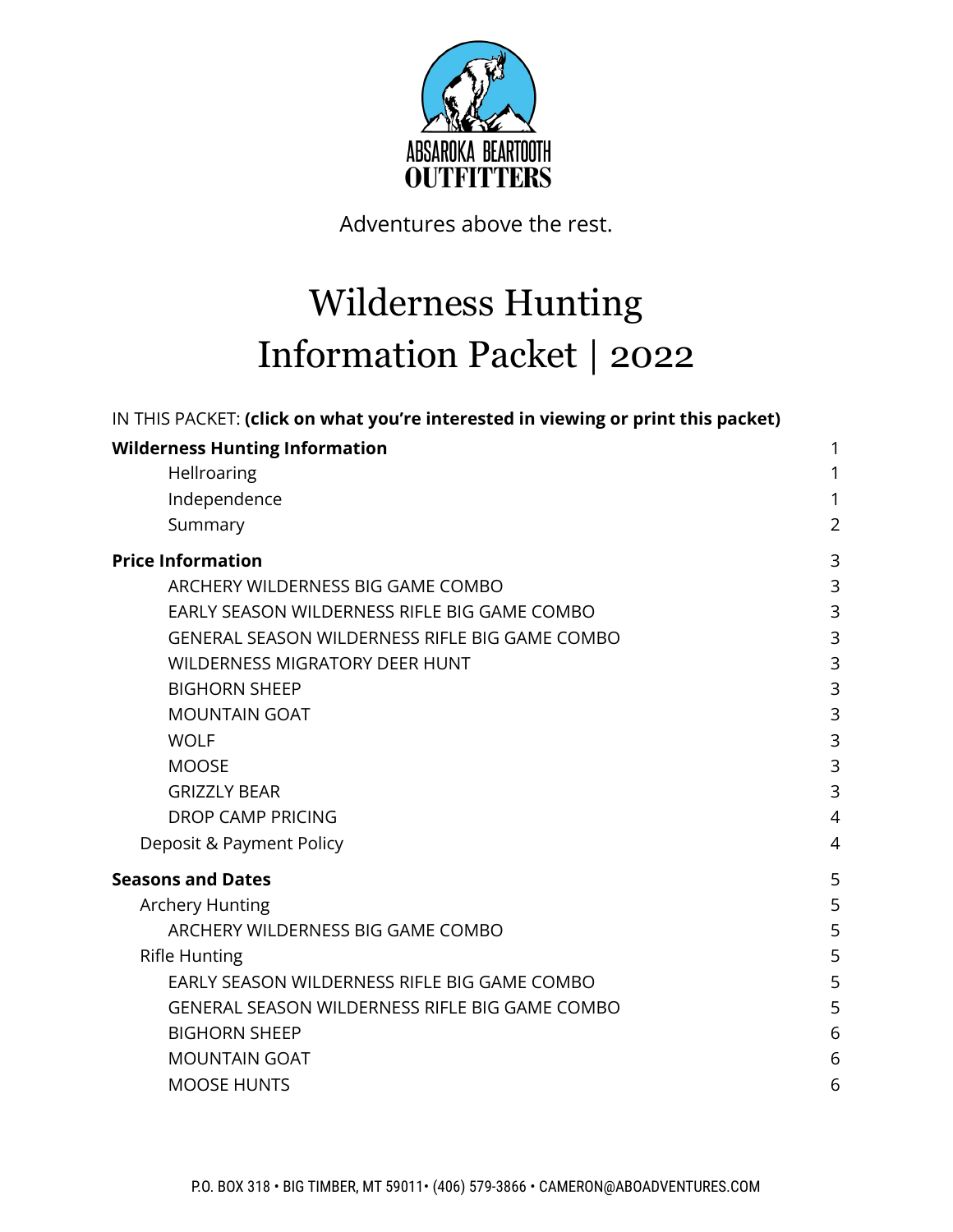

| <b>BLACK BEAR - FALL SEASON</b>                                       | 6              |
|-----------------------------------------------------------------------|----------------|
| <b>WOLF</b>                                                           | 6              |
| <b>What's Included and Not Included</b><br>What's Included            | 7<br>7         |
| What's Not Included                                                   | $\overline{7}$ |
| <b>Travel Arrangements</b>                                            | 8              |
| Driving to Big Timber                                                 | 8              |
| Flying to Montana                                                     | 8              |
| <b>Hotels</b>                                                         | 9              |
| Big Timber, Montana                                                   | 9              |
| Bozeman, Montana                                                      | 10             |
| Billings, Montana                                                     | 10             |
| Food & Shops                                                          | 10             |
| Big Timber, Montana                                                   | 10             |
| Bozeman, Montana                                                      | 11             |
| <b>Hunting Licenses and Permit Information for Wilderness Hunting</b> | 12             |
| <b>General Non-resident Elk and Deer Licenses</b>                     | 12             |
| Special Permits for Mountain Goat, Moose and Bighorn Sheep            | 12             |
| Bighorn Sheep - Unlimited Area                                        | 12             |
| <b>Bow and Arrow Licenses</b>                                         | 12             |
| Hunter Education Requirement                                          | 12             |
| <b>Bowhunter Education Requirement</b>                                | 13             |
| <b>Licensing Process Summary</b>                                      | 13             |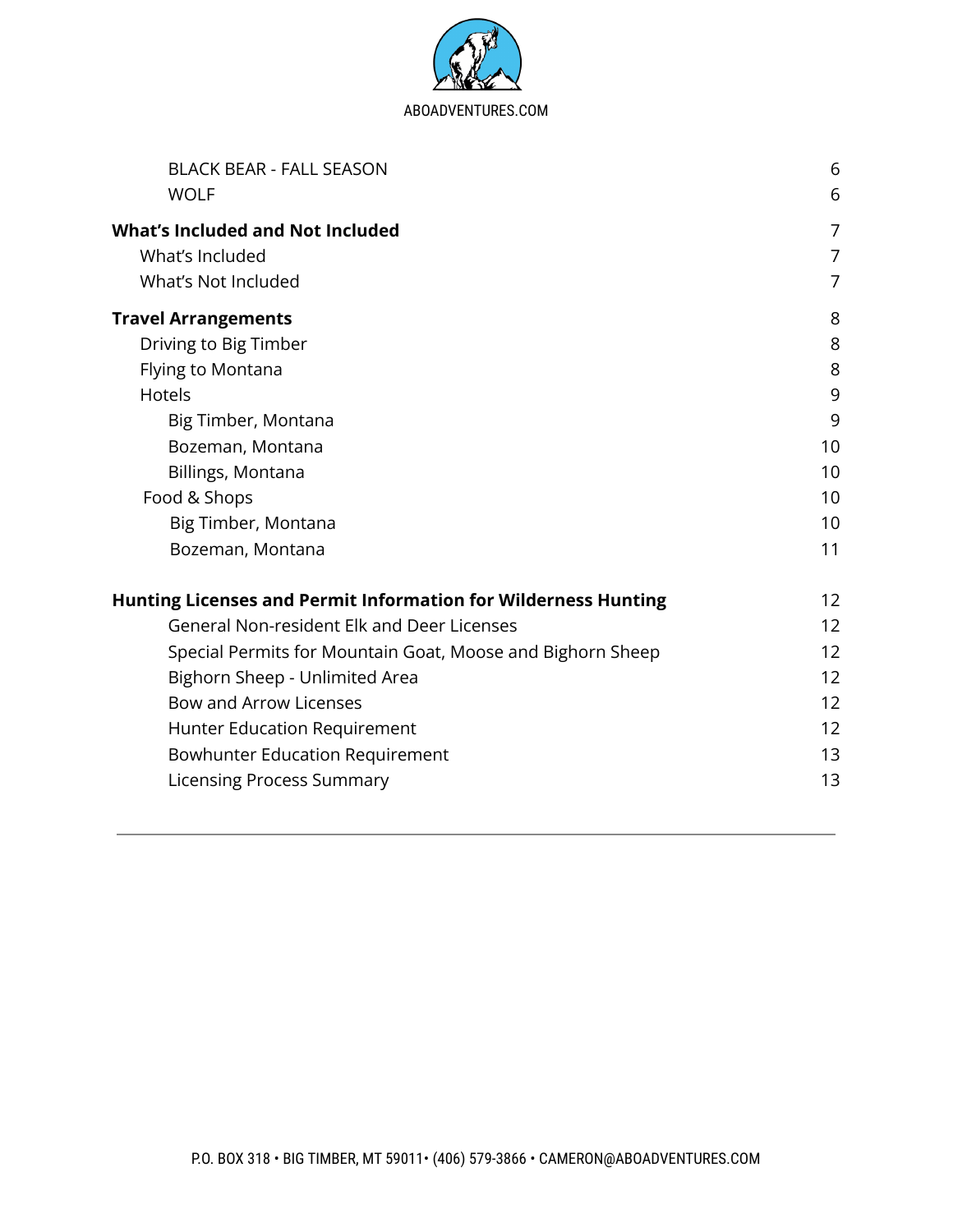

# <span id="page-2-0"></span>Wilderness Hunting Information

Our wilderness hunts are in rugged, rigorous country, typical of the great hunting areas in North America. The area in which we hunt is prime habitat for elk, mountain goat, bighorn sheep, moose, black bear and wolf. The elk in this area are a resident and migratory herd. The area is rough and remote, allowing the elk the years necessary to develop quality antlers. The landscape varies from large open meadows to lightly timbered south slopes and long benches. This area is also grizzly bear habitat; however, encounters are rare. The weather in September is usually in the sixties and seventies during the day and in the thirties at night. It gets cold in October and much colder in November. It can snow in September and be mild in November. One thing you can always count on is that mountain weather is unpredictable.

ABO operates two wilderness hunting camps: Hellroaring and Independence.

## <span id="page-2-1"></span>**Hellroaring**

Hellroaring is an early season camp. It is located in Bull Moose Meadows, 8 miles north of Yellowstone National Park. We hunt elk, deer, mountain goat, black bear, moose and wolf out of Hellroaring. It is accessed by a 12-mile horseback ride. Getting to Hellroaring from Big Timber takes the better part of a day. Accommodations in Hellroaring include comfortable carpeted wall tents with cots, foam pads and wood stoves. There are 3 or 4 hunters per tent. A shower is available, which is always medicine for the weary. Hearty meals are prepared by our camp cook and are served in a central eating tent.

# <span id="page-2-2"></span>**Independence**

Independence is a multi-purpose camp. It is located 55 miles south of Big Timber at the head of the Boulder River. Independence is accessed with 4x4 vehicles from the trailhead at Box Canyon. Independence is used for archery and rifle hunting. The species hunted out of Independence are elk, deer, wolf, black bear, mountain goat, and Bighorn sheep. These are horseback hunts with the exception of Bighorn sheep, which is a backpacking hunt. Accommodations include a tent camp at Independence for the September and early October hunts and a lodge for the general season rifle hunts beginning in late October. The lodge is located up the Boulder Road not far from Box Canyon. It borders the wilderness area, so hunts begin on horseback directly from the lodge.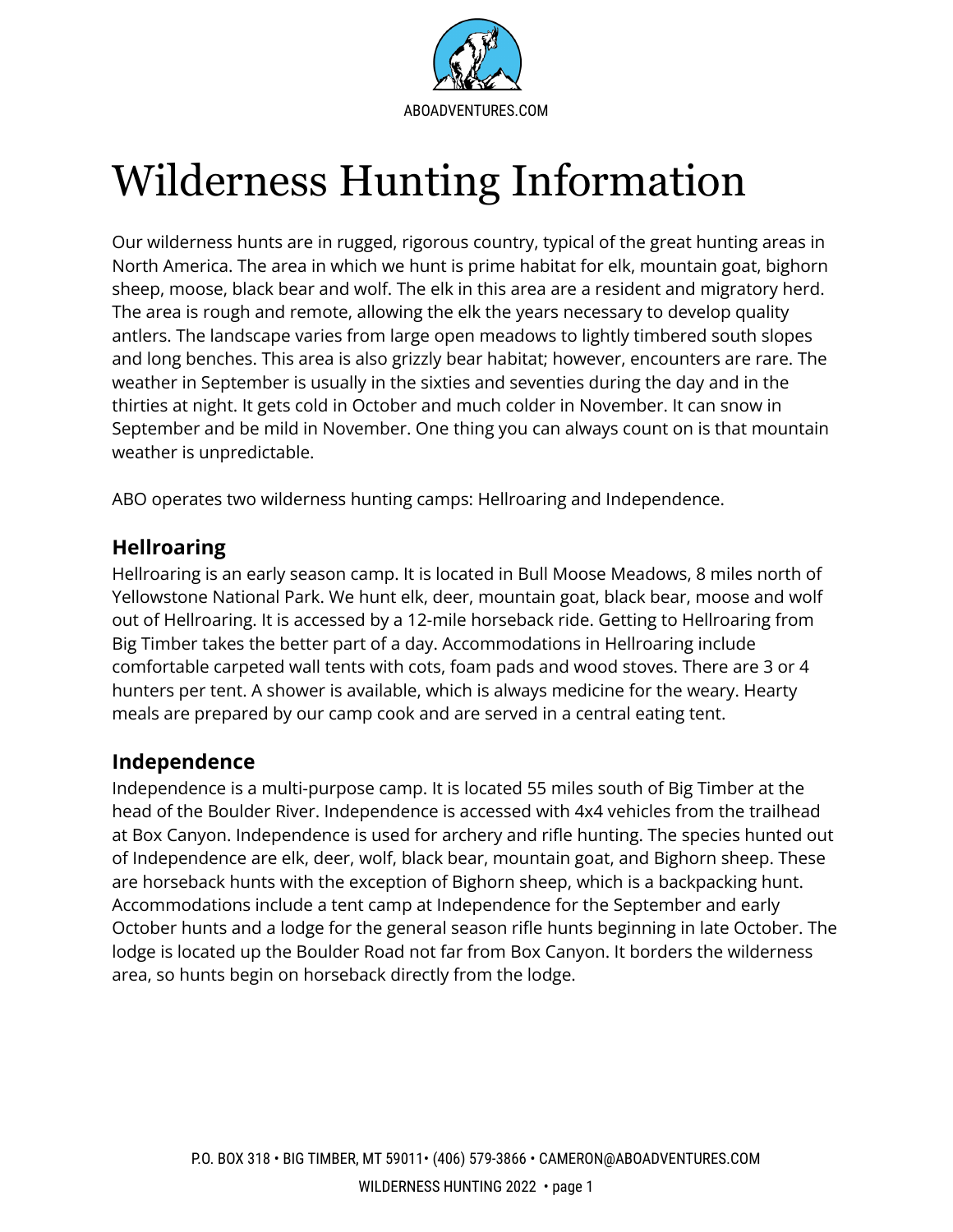

# <span id="page-3-0"></span>**Summary**

A typical day of hunting consists of leaving after breakfast and riding before daybreak. Some days we will hunt until late morning, return to camp, and then hunt again in the late afternoon until dark. Other days we will stay out all day. Walking and/or riding are mandatory. Being in good condition for hiking and riding will help you have a more successful hunt. We hunt as hard as you choose to hunt. Mountain goat and bighorn sheep hunters should expect long days of glassing.

Fair chase hunting in the Montana wilderness is a challenging and memorable experience. We have experienced guides who know the area and very good horse and mule stock for packing and riding in the mountains. Our backcountry camps are some of the best in Montana including comfortable accommodations and a great cook.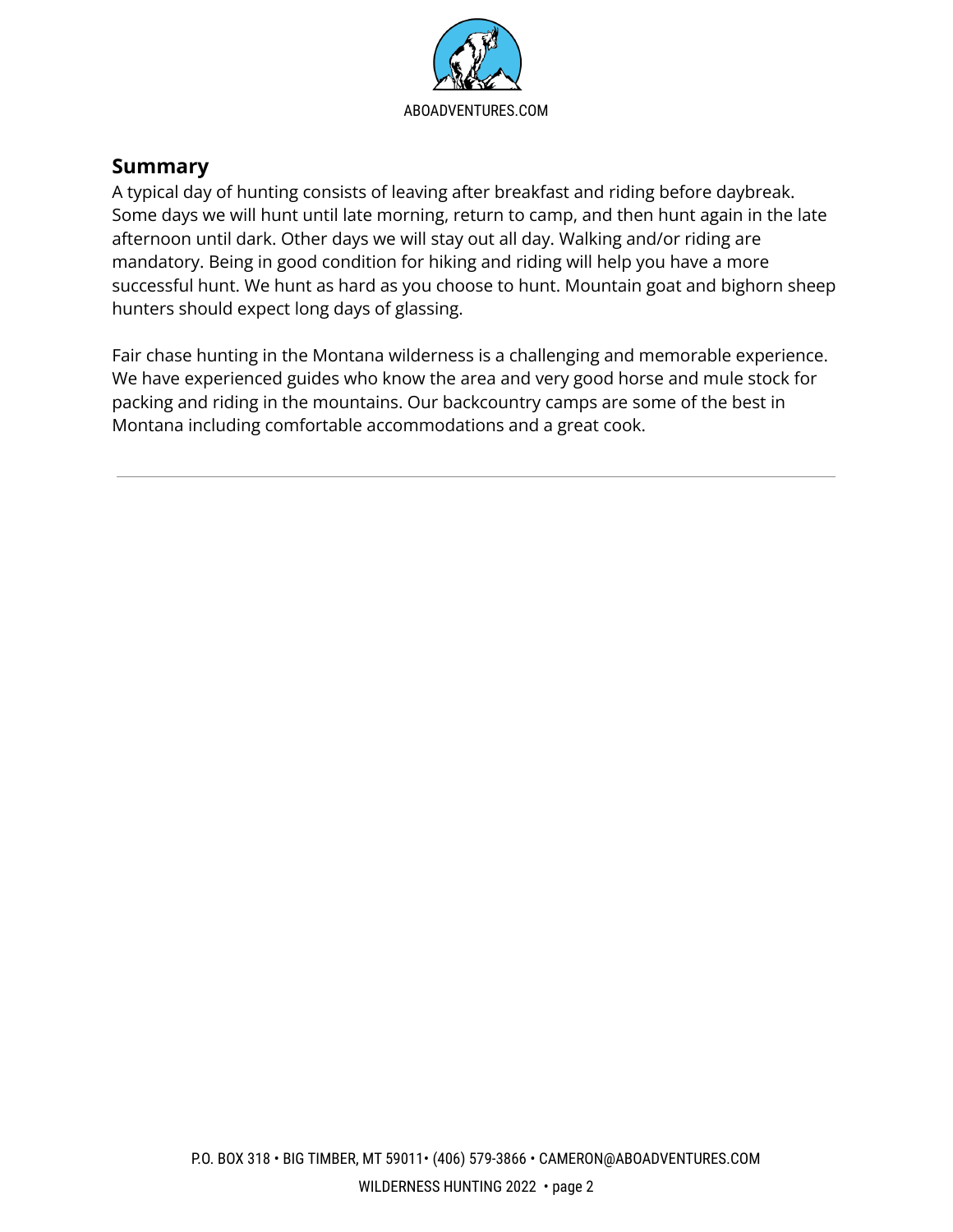

# <span id="page-4-0"></span>Price Information

# <span id="page-4-1"></span>**ARCHERY WILDERNESS BIG GAME COMBO**

Elk (Priority), Deer, Black Bear \$6000 Package Deal - 2x1 Hunt - Tent Camp \$7500 Package Deal - 1x1

## <span id="page-4-2"></span>**EARLY SEASON WILDERNESS RIFLE BIG GAME COMBO**

Elk (Priority), Deer, Black Bear, Wolf \$6000 Package Deal – 2x1 - Tent Camp \$7500 Package Deal - 1x1

## <span id="page-4-3"></span>**GENERAL SEASON WILDERNESS RIFLE BIG GAME COMBO**

Elk (Priority), Deer, Black Bear, Wolf \$6000 Package Deal - 2x1 - Tent Camp At Independence \$6000 Package Deal - 2x1 - Lodge Bordering Wilderness Hunting Area \$7500 Package Deal - 1x1

## <span id="page-4-4"></span>**WILDERNESS MIGRATORY DEER HUNT**

\$5500

## <span id="page-4-5"></span>**BIGHORN SHEEP**

Hunt is only offered in late September or October if quota has not been met. \$8,000 With A \$4000 Harvest Fee

## <span id="page-4-6"></span>**MOUNTAIN GOAT**

\$5000 September \$5500 October \$6500 November

## <span id="page-4-7"></span>**WOLF**

\$3800 General Season Wilderness

## <span id="page-4-8"></span>**MOOSE**

\$900 Per Day

## <span id="page-4-9"></span>**GRIZZLY BEAR**

Coming Soon- Price To Be Determined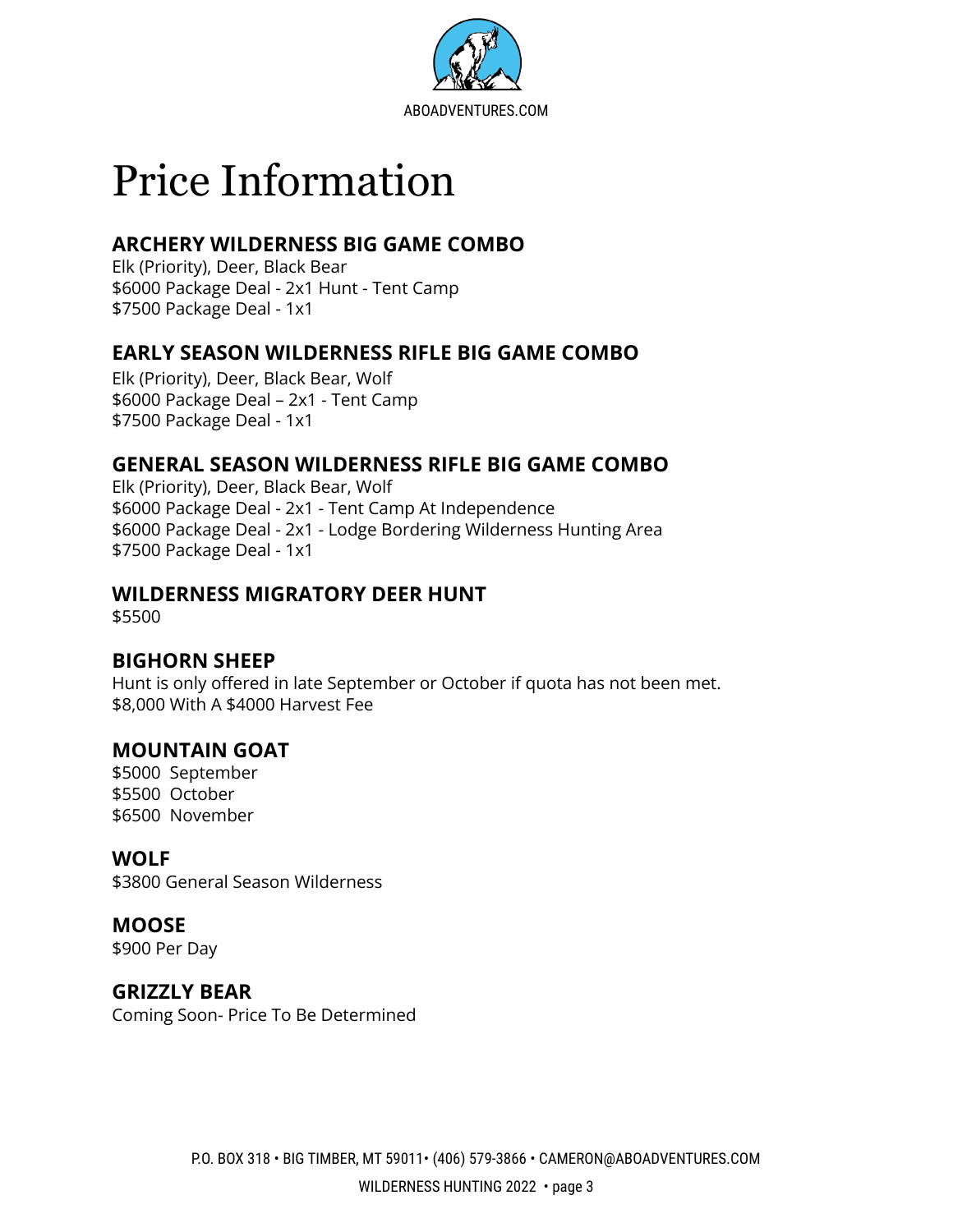

# <span id="page-5-0"></span>**DROP CAMP PRICING**

The cost of a drop camp is \$2,250.00 for one person. The cost for additional hunters or ride-a-longs is \$500 per person. The location for the drop camp will be discussed between client and outfitter. Outfitter will have final say in drop camp determination. Location is determined by Outfitter's approved Forest Service area and best opportunity for game without infringing on other hunters. Hunting Season is a very busy time of year for Absaroka Beartooth Outfitters. Drop camps may not be possible due to lack of availability of stock and staff.

#### **Hunting Licenses/Permits Are Not Included In The Price Of The Hunt.**

(For more information on license & permit prices refer to the **General Hunting Information Packet** or go online to Montana Fish Wildlife and Parks, *[fwp.mt.gov](http://www.fwp.mt.gov).* 

# <span id="page-5-1"></span>Deposit & Payment Policy

A partial deposit of \$1000 is required to book your hunt. If you do not draw a license, the \$1000 partial deposit will be rolled over to the following year, if we have space available, or refunded. The drawing takes place in mid-april. The remainder of the deposit (50% of the cost of the hunt) is due when the draw is posted and non- refundable. The balance of the hunt is due 30 days prior to your hunt and is non-refundable. Hunts not fully paid by this date will be considered canceled. We recommend trip cancellation insurance. Montana Outfitters & Guides Association suggests Global Rescue Travel Insurance.

<http://www.montanaoutfitters.org/travelersinsurance/>

We accept credit cards (visa/mastercard only) and checks. Make checks payable to: Absaroka-Beartooth Outfitters, inc.

#### **All hunts will include an additional fee of \$50 added to your invoice for the**

**Hunter/Angler Defense Fund.** This fund was set up by Montana Outfitters & Guides Association for the purpose of defending non-resident hunting and fishing rights in the State of Montana. (Information on HADF can be found in the General Hunting Information Packet.)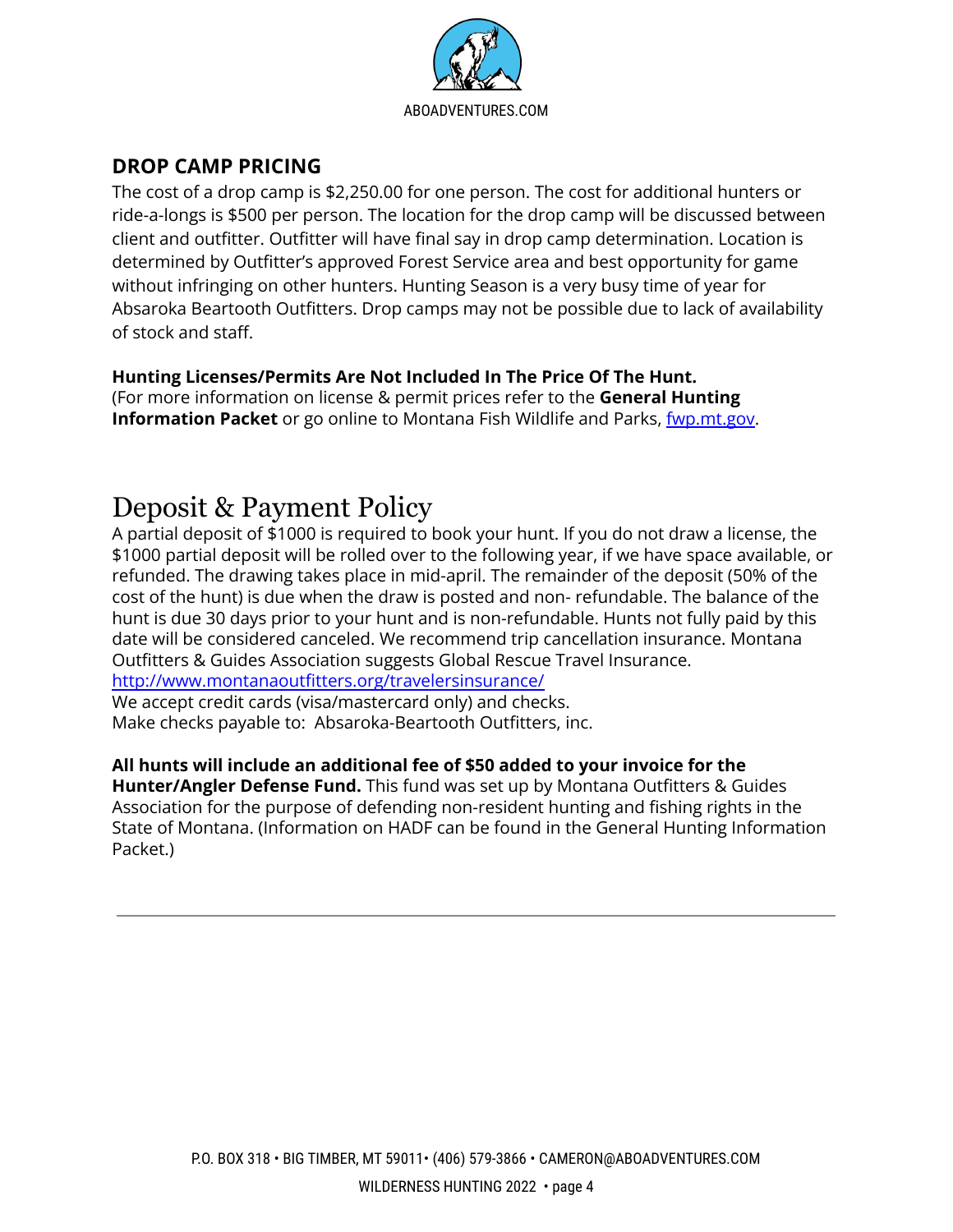

# <span id="page-6-0"></span>Seasons and Dates

Archery & General Rifle Dates To Be Confirmed March 1, 2022

# <span id="page-6-1"></span>Archery Hunting

**September 3 - October 16** ELK, DEER, BLACK BEAR

# <span id="page-6-2"></span>**ARCHERY WILDERNESS BIG GAME COMBO**

7 days (day in, 5 days hunting, day out) **Hunt #1:** Sept 2-8 **Hunt #2:** Sept 22-28 **Hunt #3:** Sept 30-Oct 6

# <span id="page-6-3"></span>Rifle Hunting

**Early Season: begins September 15** ELK, DEER, BLACK BEAR, WOLF

# <span id="page-6-4"></span>**EARLY SEASON WILDERNESS RIFLE BIG GAME COMBO**

**Hellroaring Camp** 7 Days (Day In, 5 Days Hunting, 1 Day Out) **Hunt #1**: Sept 14-20 **Hunt #2**: Sept 22-28

# Rifle Hunting

**General Season: October 22 -November 27** ELK, DEER, BLACK BEAR, WOLF

# <span id="page-6-5"></span>**GENERAL SEASON WILDERNESS RIFLE BIG GAME COMBO**

#### **Independence/Boulder Drainage Area Hunts**

7 Days (Day In, 5 Days Hunting, Day Out) **Hunt #1**: Oct 21-27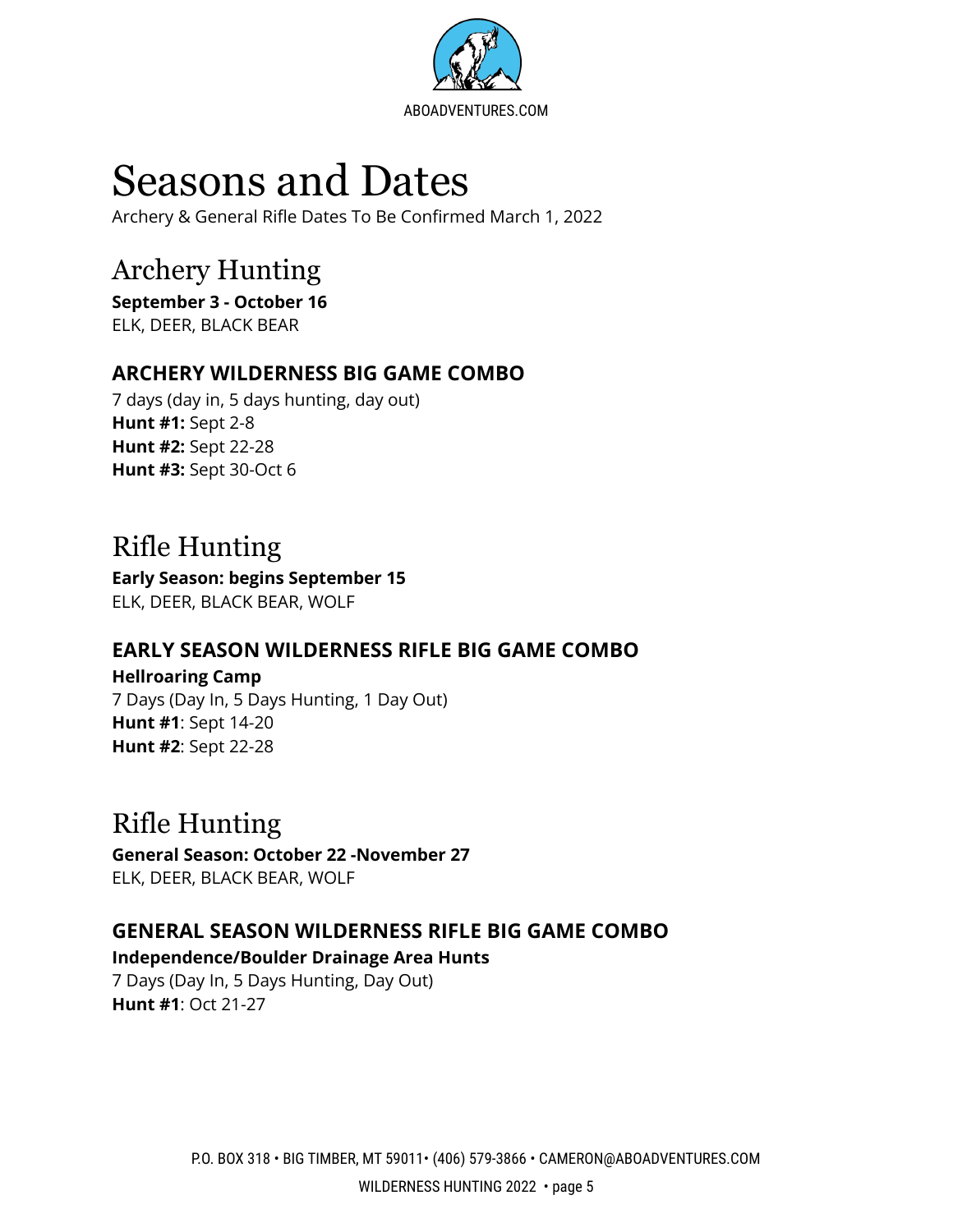

# Rifle Hunting

**September - November**

# <span id="page-7-0"></span>**BIGHORN SHEEP**

**September 15 – November 27** 8 days (day in, 6 days hunting, day out) **Hunt Dates:** To be determined with Outfitter at time of booking.

# <span id="page-7-1"></span>**MOUNTAIN GOAT**

**September 1 – November 27** 7 days (day in, 5 days hunting, day out) Hunt Dates: To be determined with Outfitter at time of booking. **Tentative Hunt dates:** Aug 31- Sept 6, Sept 14-20, Sept 22-28, Sept 30-Oct 6, & Oct 8-14

<span id="page-7-2"></span>**MOOSE HUNTS September 15 – November 27**

# <span id="page-7-3"></span>**BLACK BEAR - FALL SEASON**

**September 15 – November 27** Hunt dates included with Big Game Combo Hunts

# <span id="page-7-4"></span>**WOLF**

#### **September 15, 2021 – March 15, 2022**

\*Fall 2022 Season TBA (Fall hunt dates included with Big Game Combo Hunts)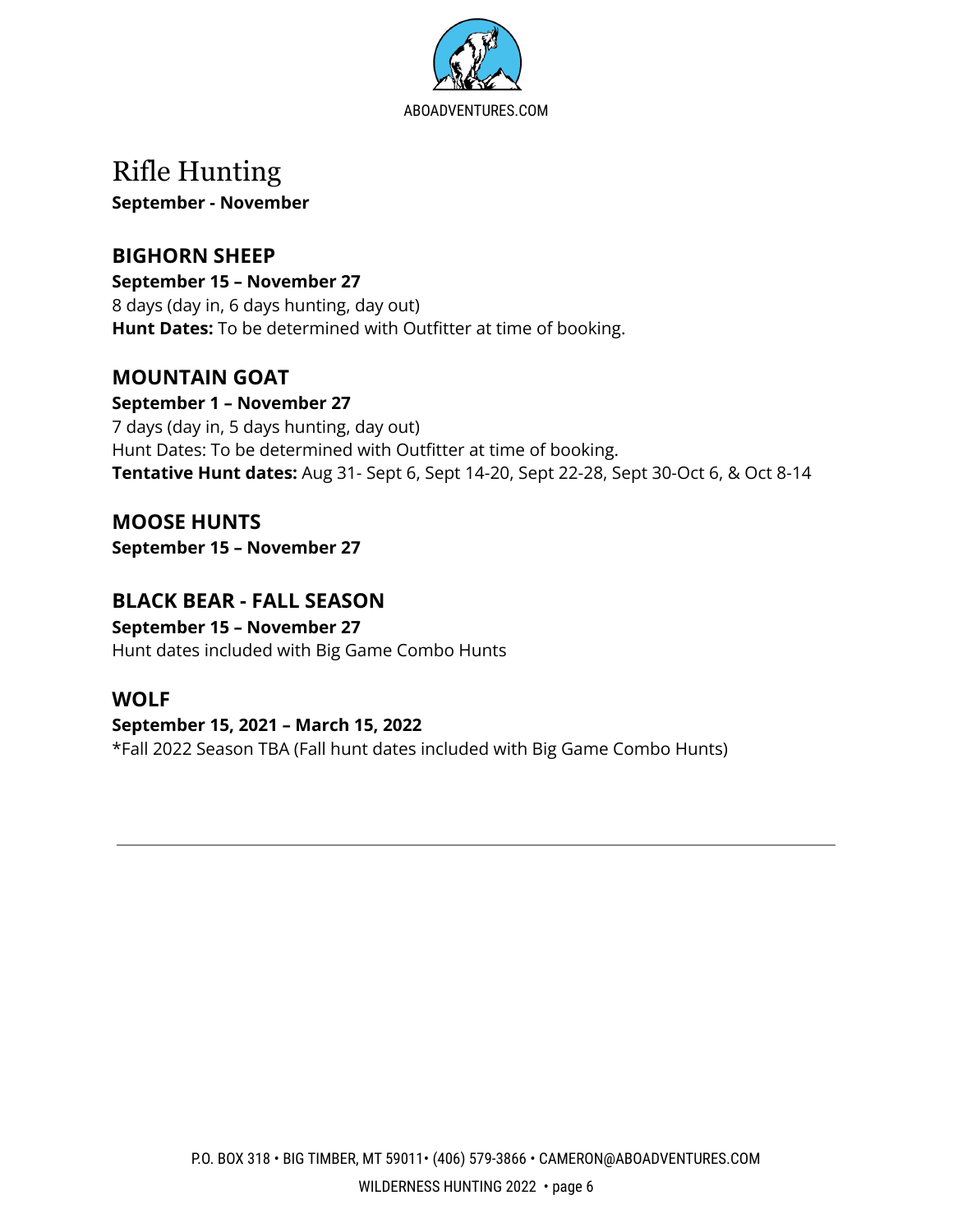

# <span id="page-8-0"></span>What's Included and Not Included

# What's Included

The rates for hunting trips include:

- Field care of trophies and transportation of your animals to our local taxidermist and/or your meat to the local butcher
- In the backcountry, use of horses, mules, tack, camp accommodations, meals and non-alcoholic beverages
- Experienced Guides

# What's Not Included

The rates for hunting trips do not include:

- Transportation to Montana
- Incoming and outgoing nights lodging before and after hunt
- Montana hunting licenses and permits
- Montana fishing licenses
- Hunting equipment including bows and arrows/guns and ammunition
- Transportation of trophies to final destination
- Fishing equipment including rods and flies
- Sleeping bags (for tent camp)
- Any additional transportation costs
- Gratuities for guides and cook

#### **Gratuities**

Clients often ask about gratuity amounts for guides, cooks and wranglers. Gratuities are 100% discretionary. Obviously, if you ask us, we are going to tell you to tip generously, as we know the long, hard hours our team works to give you the best possible ABO experience. Twenty percent of the cost of the hunt divided at the Client's discretion is a good place to start. Gratuity is always appreciated and provides validation to our team that the Client has had a good time and that they have done a good job.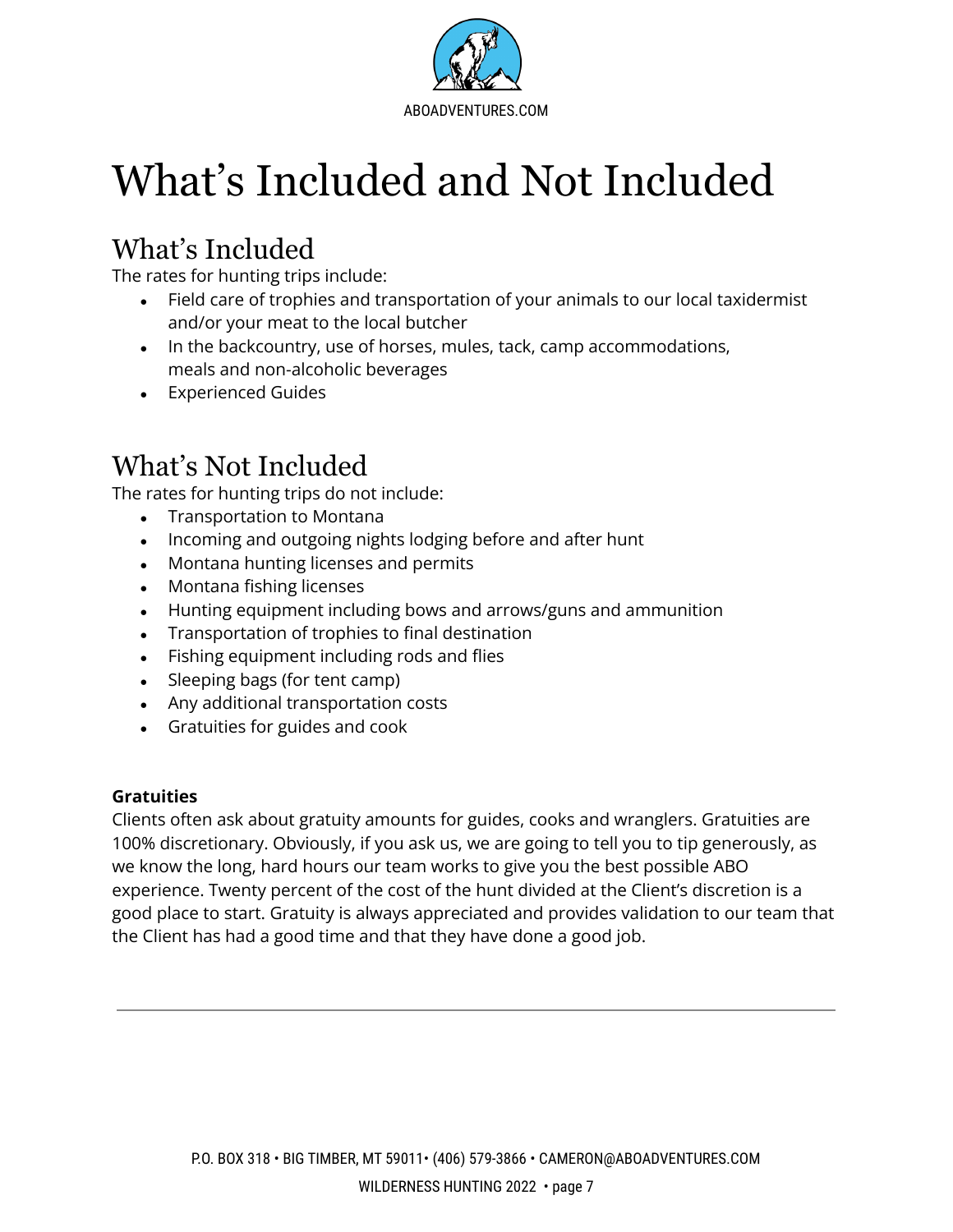

# <span id="page-9-0"></span>Travel Arrangements

- **All Hunters** If you are hunting out of ABO's **Hellroaring camp, plan to stay in Big Timber the night before your hunting trip begins.** If you are hunting out of **Independence camp or Hawley Mountain Lodge, plan to be in Big Timber by late morning the day your hunting trip begins.**
- **You will need to make hotel reservations for your incoming and outgoing nights if you are going to Hellroaring.** On the day we depart for camp, we leave early in the morning. On the day we return from the mountains, we return in the late afternoon/early evening. Hotel information is listed on the next page.
- **● Check in with ABO (406-579-3866) upon arrival in Big Timber. Leave your cell phone number so we can call and confirm the morning departure time.**

# Driving to Big Timber

- **Guests Driving:** Big Timber is located off Interstate 90 between Bozeman and Billings. Bozeman to Big Timber is 60 miles, driving time 1 hour. Billings to Big Timber is 90 miles, driving time 1½ hours.
- **● If you are driving, you will want to make your hotel reservations in Big Timber for your incoming and outgoing nights.**

# Flying to Montana

**If you are flying** into Bozeman or Billings, you will want to:

- **● Make a hotel reservation in Big Timber for your incoming night and possibly in Bozeman or Billings for your outgoing night, depending on your departure airport and how early your flight departs the following day.** Remember, you are an hour and 10 minutes from Big Timber to the Bozeman airport. Add 1½ to 2 hours for airport check-in and rental car return. Plan on leaving Big Timber 3 hours before your flight time.
- **We recommend you rent a car or use the limo service listed below.**. It is an easy drive from the Bozeman airport east on Interstate 90 to Big Timber or from Billing airport west on I90 to Big Timber. This is a very busy time of year and all our "hands" are engaged in preparing a great adventure for you.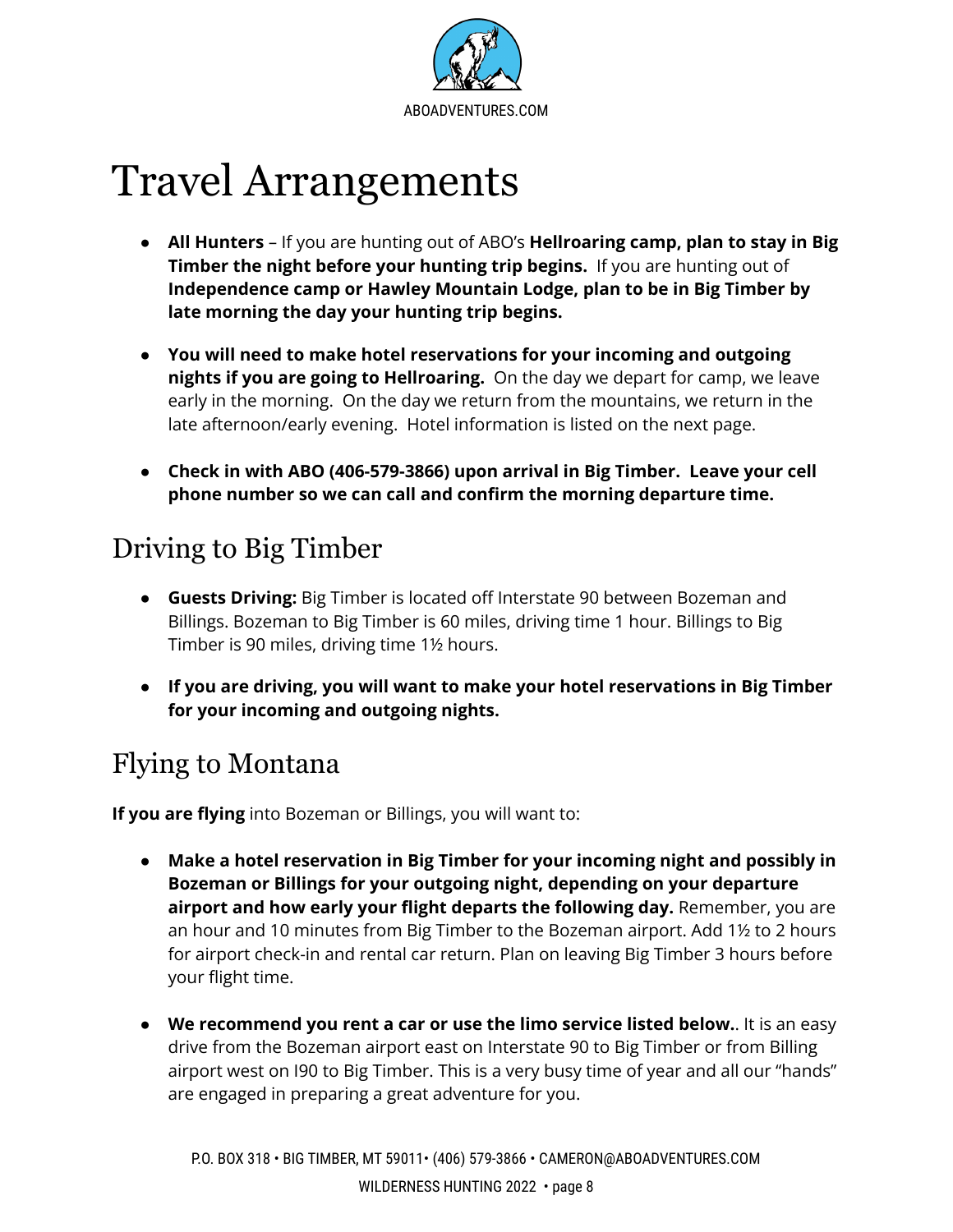

- **Classic Limo offers an excellent roundtrip service from Bozeman to Big Timber.** Last year it was cheaper than renting a car. **Classic Limo - 406-585-5466**
- **Plan to fly into the Bozeman Yellowstone International Airport (BZN) or Billings Logan International Airport (BIL)** the day before your trip begins. The following airlines service Bozeman and Billings.

| Delta 1-800-325-1999  | American 1-800-433-7300 |
|-----------------------|-------------------------|
| Alaska 1-800-252-7522 | United 1-800-864-8331   |

● Most major rental car companies are available at either airport. We recommend you book your rental car or limo service at the same time you book your flight. Rental cars can be in short supply in the fall, so plan ahead.

The service is usually very good flying into Bozeman and Billings. However, Bozeman is a college town, home to Montana State University, so make your reservations early. Remember, Montana is on Mountain Time so keep that in mind when making your travel arrangements.

# Hotels

## **BIG TIMBER, MONTANA**

**The Grand Hotel** [\(thegrand-hotel.com\)](https://www.thegrand-hotel.com/) (406-932-4459).

**The Grand Hotel Bed and Breakfast** is a charming and beautifully renovated historical hotel in downtown Big Timber. It has recently been purchased and is undergoing another renovation but is still in operation. Each room is unique. A well-stocked vintage bar is popular with the locals and serves lunch and dinner.

#### **Note: Due to labor shortages, please check the hotels website for updates on hours and food service.**

#### **The Super 8 Motel** (super8.com) (406-932-8888).

**The Super 8 Motel** has comfortable rooms with small refrigerators and serves a light breakfast. For a heartier breakfast, the Bakery, located on McLeod Street in downtown Big Timber opens at 6:00 AM.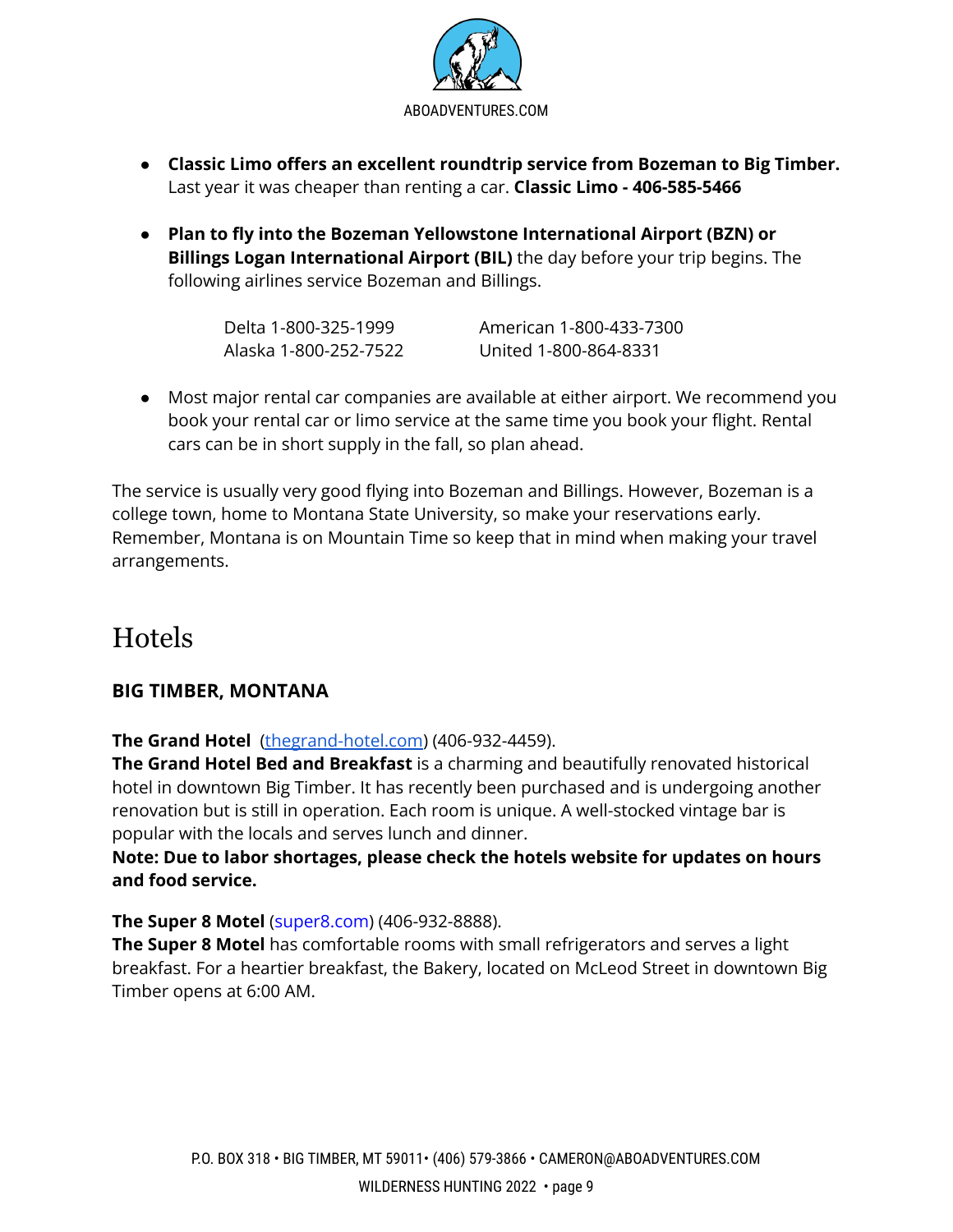

#### **BOZEMAN, MONTANA**

#### **The Holiday Inn Express Hotel & Suites Bozeman West** (holidayinnexpress.com)

(406-582-4995). The **Holiday Inn Express** is a small, friendly hotel conveniently located at 2305 Catron Street. The Inn has a breakfast bar that opens at 5:30 each morning, comfortable rooms, pool and exercise facility. They provide shuttle service to the airport. Make your reservations early. The summer is a busy time for tourists while the fall is filled with college related activities.

**The C'mon Inn** (cmoninn.com) (406-587-3555). The **C'mon Inn's** heavy timbered look with Montana's big game animals perched on rocks and above waterfalls has the charm and feel of a mountain lodge. Comfortable rooms, an indoor pool, several hot tubs, a breakfast bar and shuttle service to the airport leave you wanting for little. The Outback Steakhouse is conveniently located next door. The C'mon Inn is located off Interstate 90 at Exit 305 on East Valley Center Road.

**BILLINGS, MONTANA** (There are many good hotels in Billings from which to choose. These are two that have consistently received good reviews.)

**Boothill Inn & Suites** [\(boothillin.com\)](http://www.boothillin.com) (406-245-2000) 242 E Airport Road, Billings,MT 59105

**Northern Hotel** [\(northernhotel.com](http://www.northernhotel.com)) (406-867-6767) 19 N Broadway, Billings,MT 59101

# Food & Shops

## **BIG TIMBER, MONTANA**

Browse along McLeod Street in Downtown Big Timber for fun and unique shops with great prices. Don't miss **Gusts Department Store** (it will take you back in time), **Cinnabar Creek** for great espresso and gifts, and the **Bakery** for breakfast, lunch and yummy treats. Stop for a delicious sandwich and cookie at **EarthWise General Store** and browse their unique health and Made in Montana products. **Sweet Cast Angler** is a good place to pick up any extra flies or fishing supplies. **The Fort** offers any last-minute needs from sleeping bags, hunting & fishing gear, gifts, food and "spirits'' to name a few. Take in the real flavor of Montana at **The Timber Bar** with its delicious "made in house" food and top it all off with a broad assortment of both local and national refreshing craft beers. For pizza and salads, check out **Iron Star Pizza Co.** and don't miss Big Timber's own microbrewery, **Circle T Taproom.**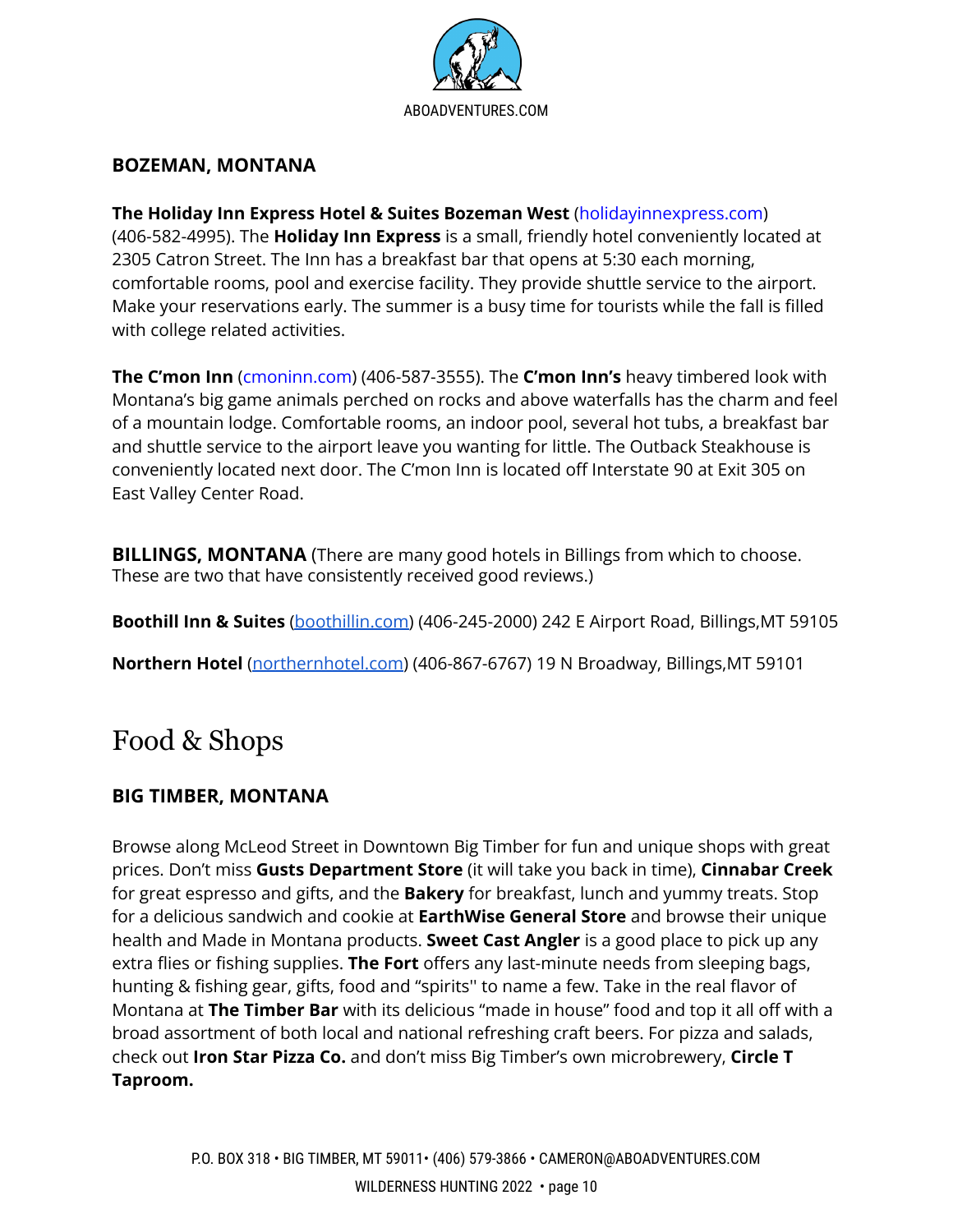

#### **BOZEMAN, MONTANA**

Bozeman is a delightful old western town with great restaurants, wonderful art galleries, the Museum of the Rockies and many other fun places to shop and visit. Be sure to check out **HEAD WEST,** [headwestbozeman.com,](http://www.headwestbozeman.com) a western apparel and gift shop on Main Street in downtown Bozeman. If you need libations for your Montana adventures, you will not want to miss a visit to **Single Barrel Liquor & Bar**. This unique boutique liquor store with an attached cozy cocktail bar is located on the West side of Bozeman and is a local favorite. **4535 Valley Commons Drive, Suite 101, Bozeman, MT 59718 singlebarrelbozeman.com 406-577-2163**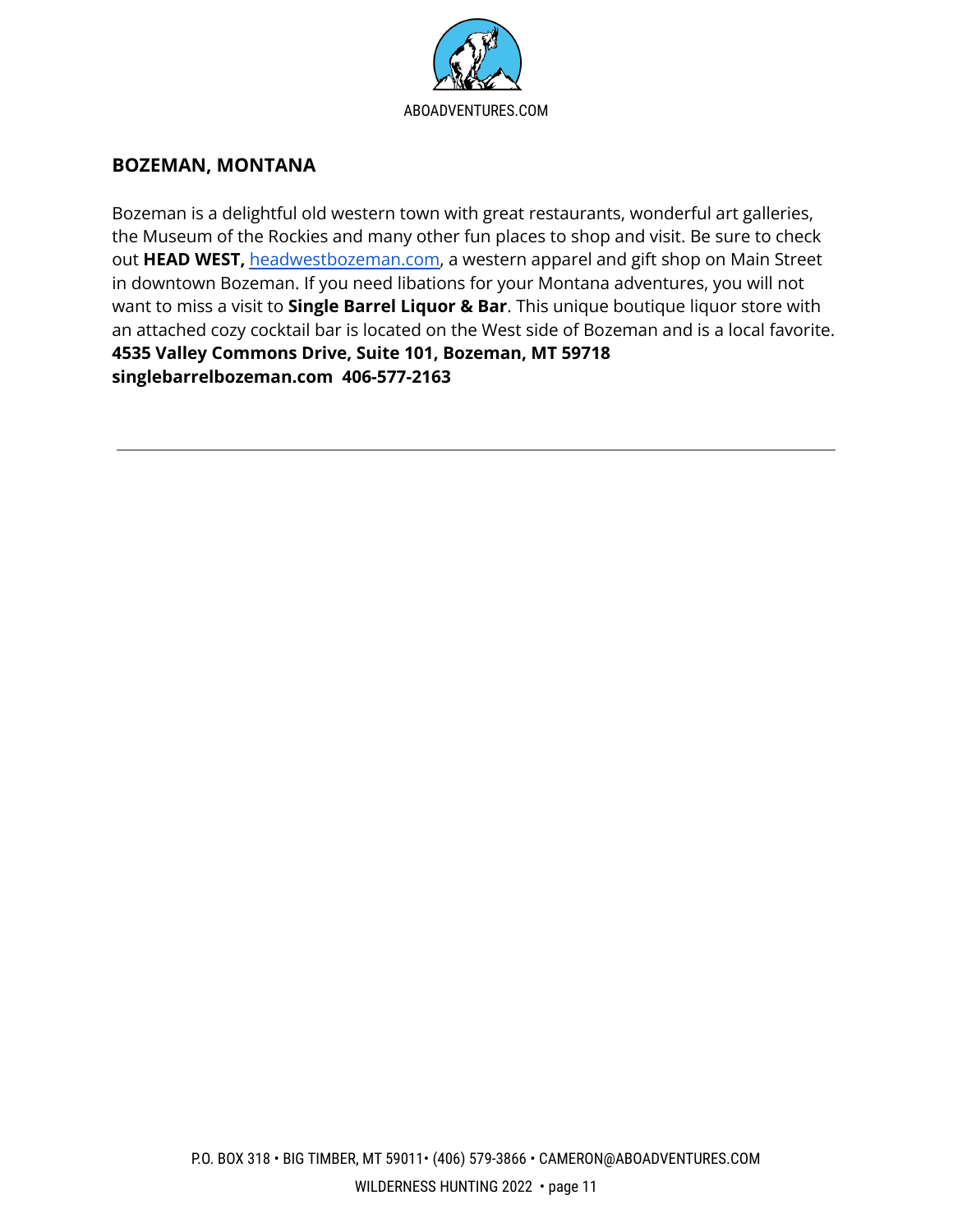

# <span id="page-13-0"></span>Hunting Licenses and Permit Information for Wilderness Hunting

For more information on licenses, permits, and how to apply for the draw refer to the General Hunting Information Packet or go online to [fwp.mt.gov.](http://www.fwp.mt.gov)

# **General Non-resident Elk and Deer Licenses**

**Resident and Non-resident hunters will need general licenses to hunt elk and deer in Montana. We recommend the Big Game Combo License for all our wilderness elk and deer hunters.** Archery hunters must also obtain a Bow & Arrow License. See below two of Montana's requirements to purchase a license.

# <span id="page-13-1"></span>**Special Permits for Mountain Goat, Moose and Bighorn Sheep**

**You can now apply for all of your special permit licenses at the same time you apply for a general elk/deer license through the draw.** Remember to check our permit areas with us to make sure you have the correct permitted areas.

# <span id="page-13-2"></span>**Bighorn Sheep - Unlimited Area**

Our Bighorn sheep hunts are in an unlimited area. This means that MFWP does not limit the number of licenses sold but the area does have a quota of 2 Bighorn sheep. Once two sheep are harvested, the area is closed. This unlimited license can be purchased but must be purchased by the May 1st deadline.

# <span id="page-13-3"></span>**Bow and Arrow Licenses**

**Archers need to purchase a bow & arrow license.** You can purchase your bow & arrow license at the same time you apply for the general draw or you can wait until you draw to purchase it. See Bowhunter Education requirement below. If you are already in the Montana system as an archery hunter, you will not be required to provide this information.

# <span id="page-13-4"></span>**Hunter Education Requirement**

#### **Before you go online to apply, be aware of the following:**

**Hunter Education Requirement for Archery & Rifle Hunters - If you were born after January 1, 1985,** you are required to show proof of completing a Montana hunter safety and education course or an approved hunter safety course from any other state or province prior to applying for or purchasing a hunting license, whether the hunting license is for the rifle or archery season. **When you apply online for your license, you will need to have your certificate number, the date you received it and the state in which you received it as proof that you have completed a hunter safety course.**